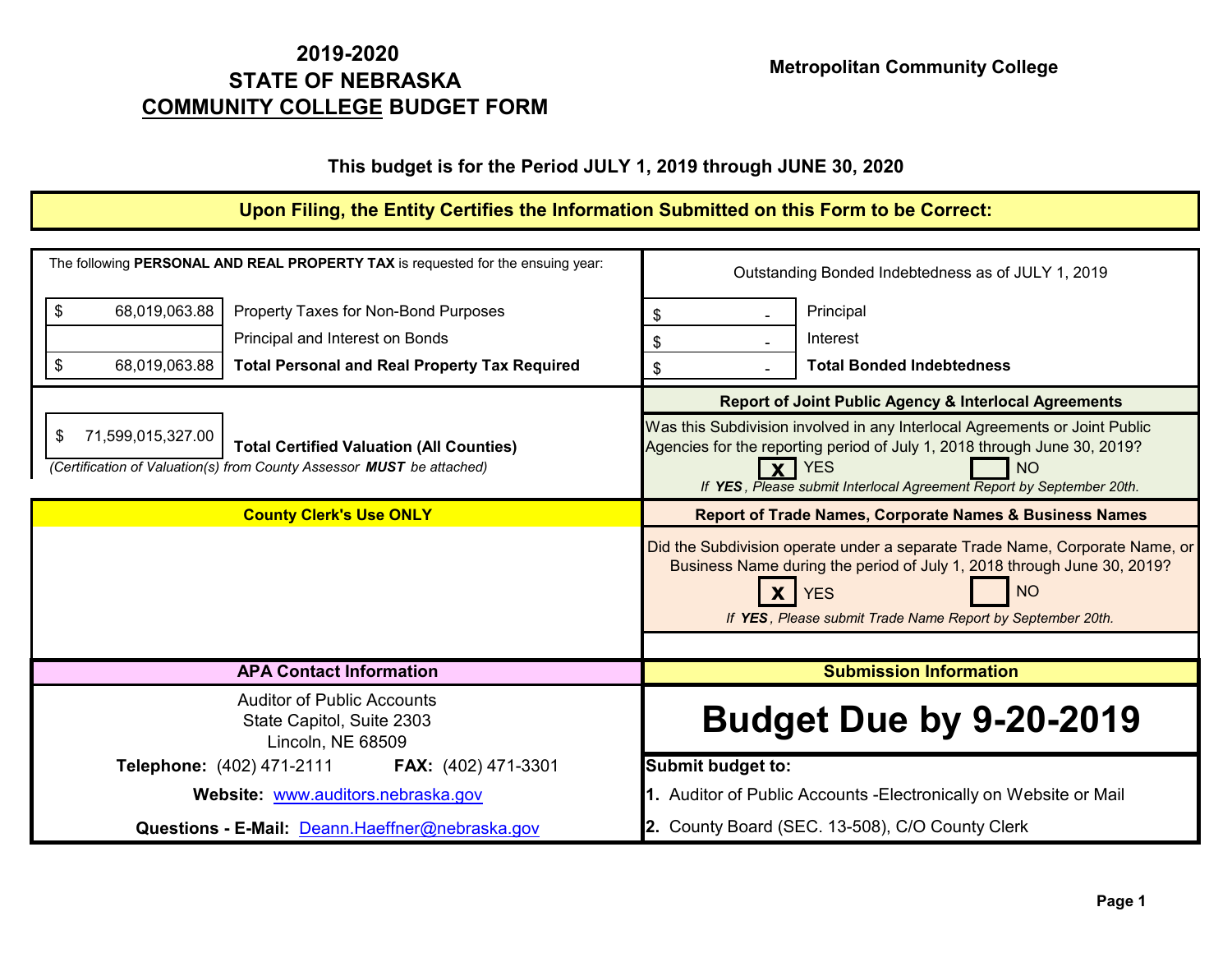# Metropolitan Community College

| Line<br>No.    | <b>TOTAL ALL FUNDS</b>                                                          |                                               | Actual<br>Actual<br>2017 - 2018<br>2018 - 2019<br>(Column 1)<br>(Column 2) |     |                          | <b>Adopted Budget</b><br>2019 - 2020<br>(Column 3) |                |
|----------------|---------------------------------------------------------------------------------|-----------------------------------------------|----------------------------------------------------------------------------|-----|--------------------------|----------------------------------------------------|----------------|
|                | Beginning Balances, Receipts, & Transfers:                                      |                                               |                                                                            |     |                          |                                                    |                |
| $\overline{2}$ | Net Cash Balance                                                                | \$                                            | (10, 125, 622.00)                                                          | -\$ | 4,872,303.00             | \$                                                 | 2,459,769.00   |
| 3              | Investments                                                                     | \$                                            | 65,012,981.00                                                              | \$  | 67,521,528.00            | \$                                                 | 70.962.943.00  |
| 4              | <b>County Treasurer's Balance</b>                                               | \$                                            | 23,502,765.00                                                              | \$  | 23,864,841.00            | \$                                                 | 26,333,769.00  |
|                | Subtotal of Beginning Balances (Lines 2 thru 4)                                 | \$                                            | 78,390,124.00                                                              | \$  | 96,258,672.00            | 5                                                  | 99,756,481.00  |
| 6              | Personal and Real Property Taxes (Columns 1 and 2 - See Preparation Guidelines) | \$                                            | 61,063,338.00                                                              | \$  | 63,080,496.00            | -\$                                                | 67,345,607.80  |
| $\overline{7}$ | <b>Federal Receipts</b>                                                         | \$                                            | 20,319,431.00                                                              | \$  | 18,875,934.00            | \$                                                 | 40,000,000.00  |
| 8              | State Receipts: Motor Vehicle Pro-Rate                                          | \$                                            |                                                                            | \$  |                          | \$                                                 |                |
| 9              | State Receipts: State Aid (Sections 85-1536 to 85-1537)                         | \$                                            | 26,511,946.00                                                              | \$  | 26,483,916.00            | \$                                                 | 27,163,595.00  |
|                | 10 State Receipts: Other                                                        | \$                                            | 3,077,029.00                                                               | \$  | 2,952,222.00             | $\sqrt{3}$                                         | 180,000.00     |
| 11             | State Receipts: Property Tax Credit                                             | \$                                            |                                                                            | \$  |                          |                                                    |                |
| 12             | Local Receipts: Nameplate Capacity Tax                                          | \$                                            |                                                                            | \$  | $\blacksquare$           | \$                                                 |                |
| 13             | Local Receipts: In Lieu of Tax                                                  | \$                                            |                                                                            | \$  |                          | \$                                                 |                |
| 14             | Local Receipts: Other                                                           | \$                                            | 46,962,699.00                                                              | \$  | 41,389,196.00            | \$                                                 | 54,050,000.00  |
|                | 15 Transfers In Of Surplus Fees                                                 | \$                                            |                                                                            | \$  |                          | \$                                                 |                |
| 16             | Transfer In Other Than Surplus Fees (Should agree to Transfers Out on Line 28)  | $\sqrt[6]{\frac{1}{2}}$                       |                                                                            | \$  |                          | \$                                                 |                |
| 17             | Total Resources Available (Lines 5 thru 16)                                     | \$                                            | 236,324,567.00                                                             | \$  | 249,040,436.00           | Ŝ.                                                 | 288,495,683.80 |
| 18             | <b>Disbursements &amp; Transfers:</b>                                           |                                               |                                                                            |     |                          |                                                    |                |
|                | 19 Operating Expenses                                                           | \$                                            | 125,010,068.00                                                             | \$  | 130,533,112.00           | \$                                                 | 168,119,713.00 |
| 20             | Capital Improvements (Real Property/Improvements)                               | \$                                            | 11,510,548.00                                                              | \$  | 13,986,101.00            | \$                                                 | 43,311,000.00  |
| 21             | Other Capital Outlay (Equipment, Vehicles, Etc.)                                | \$                                            | 3,545,279.00                                                               | \$  | 4,764,742.00             | $\mathfrak{L}$                                     | 4,295,613.00   |
| 22             | Debt Service: Bond Principal & Interest Payments                                | \$                                            |                                                                            | \$  |                          | \$                                                 |                |
|                | 23 Debt Service: Payments to Retire Interest-Free Loans (Public Airports)       |                                               |                                                                            |     |                          |                                                    |                |
|                | 24   Debt Service: Payments to Bank Loans & Other Instruments (Fire Districts)  |                                               |                                                                            |     |                          |                                                    |                |
|                | 25 Debt Service: Other                                                          | \$                                            |                                                                            | \$  |                          | \$                                                 |                |
|                | 26 Judgments                                                                    | \$                                            |                                                                            | \$  | $\overline{\phantom{0}}$ | \$                                                 |                |
| 27             | Transfers Out of Surplus Fees                                                   | \$                                            |                                                                            | \$  |                          | \$                                                 |                |
| 28             | Transfers Out Other Than Surplus Fees (Should agree to Transfers In on Line 16) | \$                                            |                                                                            | \$  |                          | \$                                                 |                |
| 29             | Total Disbursements & Transfers (Lines 19 thru 28)                              | \$                                            | 140,065,895.00                                                             | \$  | 149,283,955.00           | \$                                                 | 215,726,326.00 |
| 30             | Balance Forward/Cash Reserve (Line 17 - Line 29)                                | \$                                            | 96,258,672.00                                                              | \$  | 99,756,481.00            | \$                                                 | 72,769,357.80  |
| 31             | Cash Reserve Percentage                                                         |                                               |                                                                            |     |                          |                                                    | 43%            |
|                |                                                                                 | Tax from Line 6                               |                                                                            |     | \$                       | 67,345,607.80                                      |                |
|                | <b>PROPERTY TAX RECAP</b>                                                       | County Treasurer's Commission at 1% of Line 6 |                                                                            |     | \$                       | 673,456.08                                         |                |
|                |                                                                                 |                                               | <b>Total Property Tax Requirement</b>                                      |     |                          | \$                                                 | 68,019,063.88  |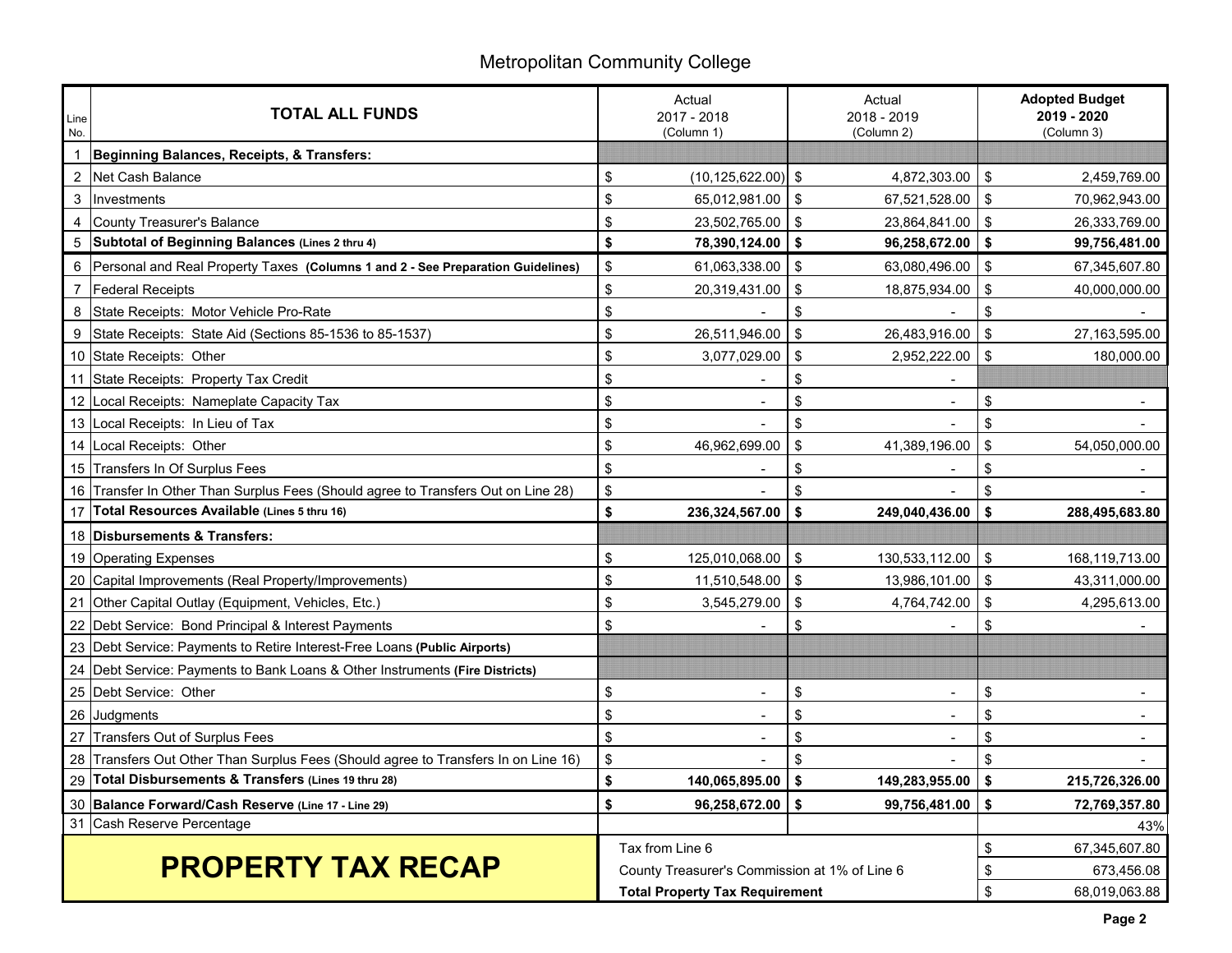## **To Assist the County For Levy Setting Purposes Cash Reserve Funds**

The Cover Page identifies the Property Tax Request between Principal & Interest on Bonds and All Other Purposes. If your Community College needs more of a breakdown for levy setting purposes, complete the section below.

Statute 13-503 says cash reserve means funds required for the period before revenue would become available for expenditure but shall not include funds held in any special reserve fund. If the cash reserve on Page 2 exceeds 50%, you can list below funds being held in a special reserve fund.

| Property Tax Request by Fund: |         | Property Tax  | Special Reserve Fund Name          | Amount |               |
|-------------------------------|---------|---------------|------------------------------------|--------|---------------|
|                               |         | Request       |                                    |        |               |
| <b>General Fund</b>           |         | 53,699,260.85 | Capital                            | \$.    | 22,853,445.80 |
| <b>Capital Fund</b>           |         | 14,319,803.03 |                                    |        |               |
| Fund                          |         |               |                                    |        |               |
| Fund                          |         |               |                                    |        |               |
| Fund                          |         |               |                                    |        |               |
| Fund                          |         |               |                                    |        |               |
|                               |         |               | <b>Total Special Reserve Funds</b> |        | 22,853,445.80 |
| <b>Total Tax Request</b>      | $**$ \$ | 68,019,063.88 |                                    |        |               |
|                               |         |               | <b>Total Cash Reserve</b>          | \$     | 72,769,357.80 |
|                               |         |               | <b>Remaining Cash Reserve</b>      | \$     | 49,915,912.00 |

Remaining Cash Reserve % 30% **\*\*** This Amount should agree to the Total Personal and Real Property Tax Required on the Cover Page (Page 1).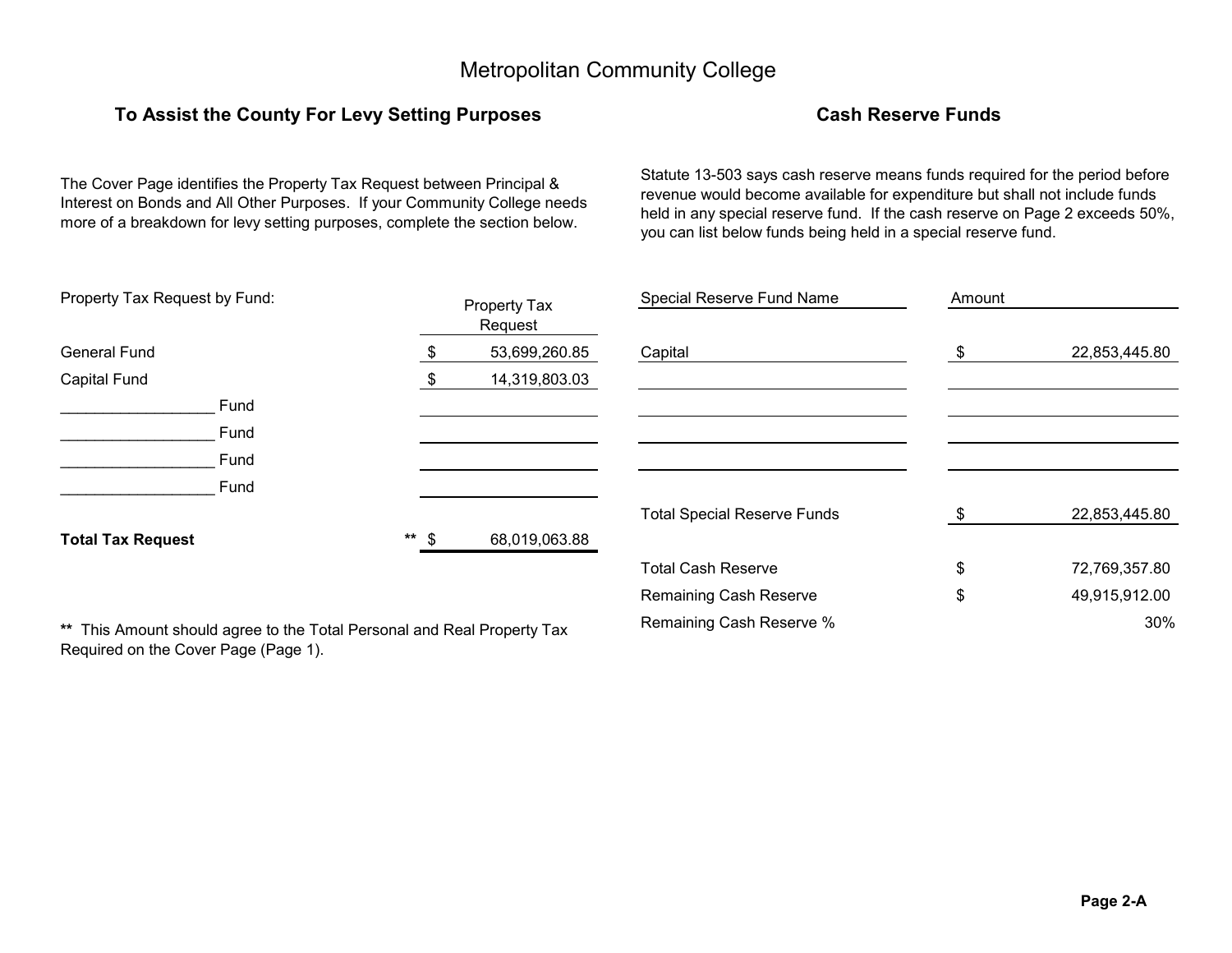## **CORRESPONDENCE INFORMATION**

#### **ENTITY OFFICIAL ADDRESS**

*If no official address, please provide address where correspondence should be sent*

| <b>NAME</b>      | <b>Metropolitan Community College</b> |
|------------------|---------------------------------------|
| <b>ADDRESS</b>   | <b>PO Box 3777</b>                    |
| CITY & ZIP CODE  | <b>Omaha, NE 68103</b>                |
| <b>TELEPHONE</b> |                                       |
| <b>WEBSITE</b>   | www.mccneb.edu                        |

|                      | <b>BOARD CHAIRPERSON</b> | CLERK/TREASURER/SUPERINTENDENT/OTHER       | PREPARER                     |
|----------------------|--------------------------|--------------------------------------------|------------------------------|
| NAME                 | Steve Grabowski          | David W. Koebel                            | Gordon Jensen                |
| TITLE / FIRM NAME    | Chairperson              | Vice President for Administrative Services | <b>Coordinator of Budget</b> |
| <b>TELEPHONE</b>     | 531-622-2415             | 531-622-2391                               | 531-622-2394                 |
| <b>EMAIL ADDRESS</b> |                          | dkoebel@mccneb.edu                         | gjensen@mccneb.edu           |

For Questions on this form, who should we contact (please √ one): Contact will be via email if supplied.

Board Chairperson

x Clerk / Treasurer / Superintendent / Other

x Preparer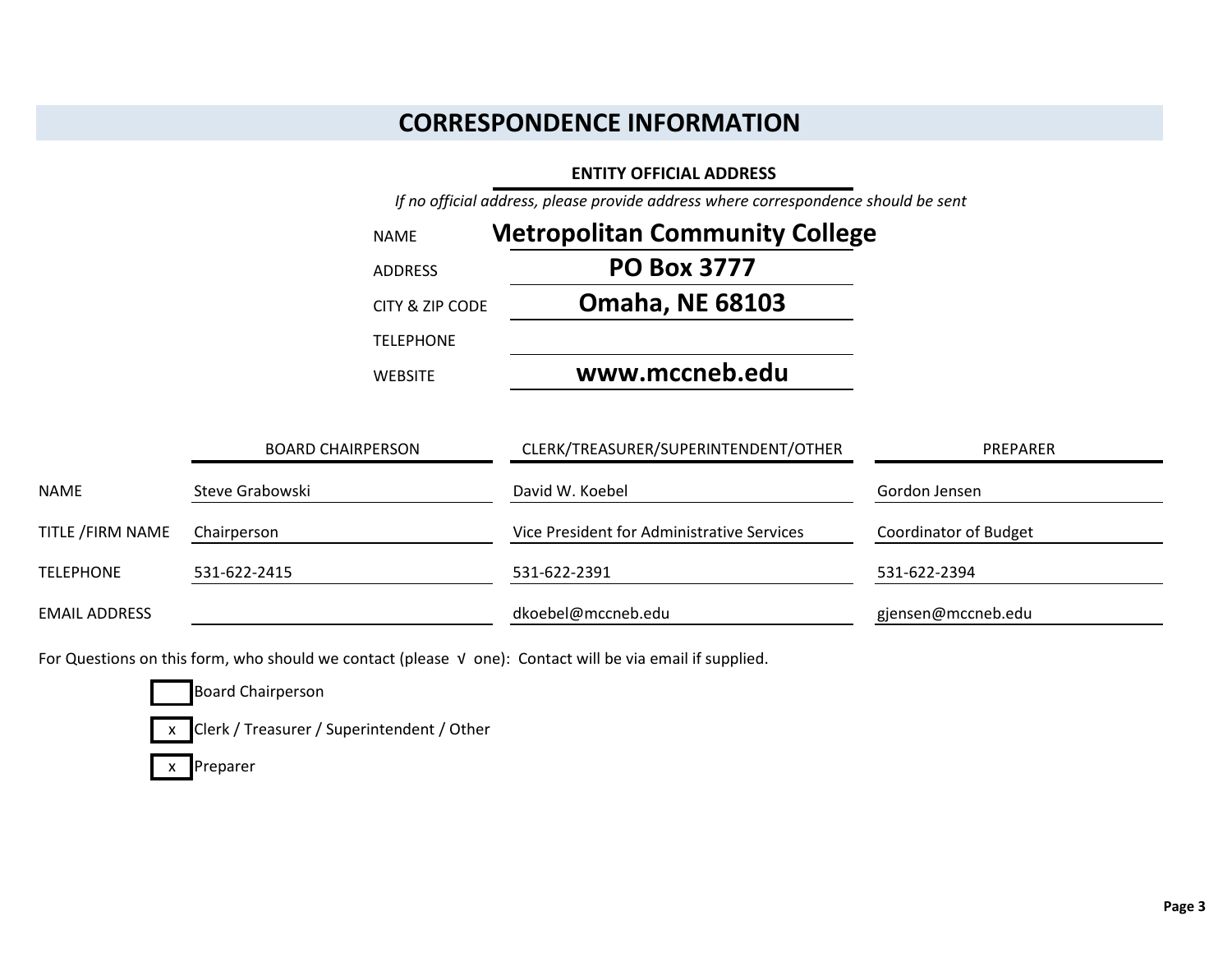# Metropolitan Community College **2019-2020 LID SUPPORTING SCHEDULE**

| <b>Calculation of Restricted Funds</b>                                                                 |                     |            |            |                         |
|--------------------------------------------------------------------------------------------------------|---------------------|------------|------------|-------------------------|
| <b>Total Personal and Real Property Tax Requirements</b>                                               |                     | (1)        | \$         | 68,019,063.88           |
| Motor Vehicle Pro-Rate                                                                                 |                     | (2)        | - \$       |                         |
| In-Lieu of Tax Payments                                                                                |                     | $(3)$ \$   |            |                         |
|                                                                                                        |                     |            |            |                         |
| State Aid (Community College Aid Act)                                                                  |                     | (4)        | - \$       | 27,163,595.00           |
| <b>Transfers of Surplus Fees</b>                                                                       |                     | (5)        | $\sqrt{3}$ |                         |
| Prior Year Budgeted Capital Improvements that were excluded from Restricted Funds.                     |                     |            |            |                         |
| Prior Year Capital Improvements Excluded from Restricted Funds                                         |                     |            |            |                         |
| (From Prior Year Page 4, Line (11))                                                                    | \$<br>$\frac{1}{2}$ | (6)        |            |                         |
| LESS: Amount Spent During 2018-2019<br><b>LESS:</b> Amount Expected to be Spent in Future Budget Years | $\sqrt{2}$          | (7)<br>(8) |            |                         |
|                                                                                                        |                     |            |            |                         |
| Amount to be included as Restricted Funds (Cannot be a Negative Number)                                |                     | (9)        | - \$       |                         |
| Nameplate Capacity Tax                                                                                 |                     | $(9a)$ \$  |            |                         |
| <b>TOTAL RESTRICTED FUNDS (A)</b>                                                                      |                     |            |            | $(10)$ \$ 95,182,658.88 |
|                                                                                                        |                     |            |            |                         |
| <b>Lid Exceptions</b>                                                                                  |                     |            |            |                         |
| Capital Improvements (Real Property and Improvements                                                   |                     |            |            |                         |
| on Real Property)<br>LESS: Amount of prior year capital improvements that were                         | \$                  | (11)       |            |                         |
| excluded from previous lid calculations but were not spent and                                         |                     |            |            |                         |
| now budgeted this fiscal year (cannot exclude same capital                                             |                     |            |            |                         |
| improvements from more than one lid calculation.)<br>Agrees to Line (8).                               | \$                  | (12)       |            |                         |
| Allowable Capital Improvements                                                                         |                     | $(13)$ \$  |            |                         |
| <b>Bonded Indebtedness</b>                                                                             |                     | (14)       |            |                         |
| Public Facilities Construction Projects (Statutes 72-2301 to 72-2308)                                  |                     |            |            |                         |
|                                                                                                        |                     |            |            |                         |
| Interlocal Agreements/Joint Public Agency Agreements                                                   |                     | (15)       |            |                         |
| Judgments                                                                                              |                     |            |            | $(16)$ \$ 1,347,201.00  |
| Refund of Property Taxes to Taxpayers                                                                  |                     |            |            | (17)                    |
| Repairs to Infrastructure Damaged by a Natural Disaster                                                |                     | (18)       |            |                         |
| <b>TOTAL LID EXCEPTIONS (B)</b>                                                                        |                     | (19)       |            |                         |
|                                                                                                        |                     | $(20)$ \$  |            | 1,347,201.00            |

*Total Restricted Funds for Lid Computation cannot be less than zero. See Instruction Manual on completing the Supporting Schedule.*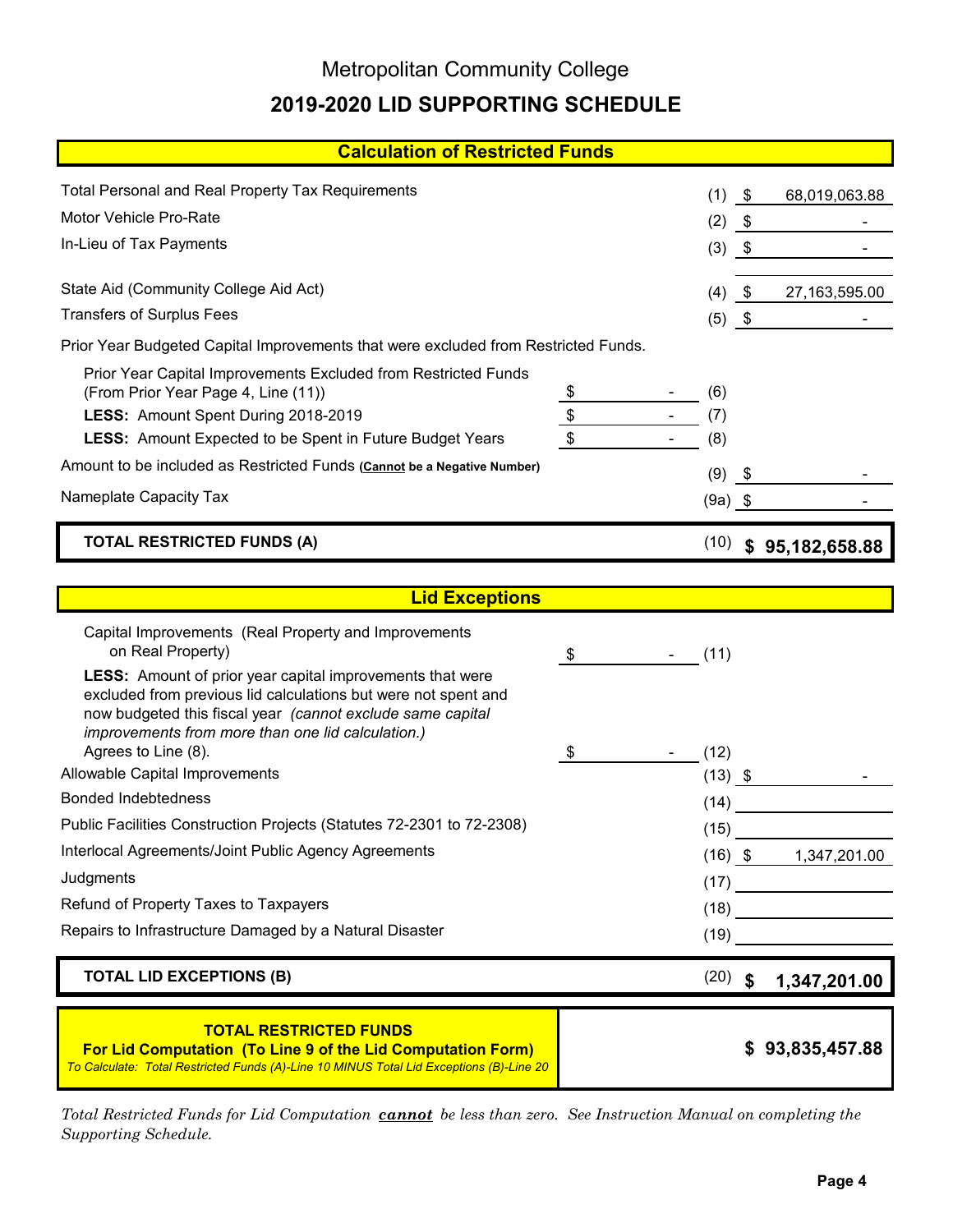## **COMPUTATION OF LIMIT FOR FISCAL YEAR 2019-2020**

| 2018-2019 Restricted Funds Authority (Base Amount) = Line (8) from last year's Lid Form                                 | 116,743,492.50<br>(1)                                                 |                  |        |                       |
|-------------------------------------------------------------------------------------------------------------------------|-----------------------------------------------------------------------|------------------|--------|-----------------------|
|                                                                                                                         | <b>ALLOWABLE INCREASES</b>                                            |                  |        |                       |
| <b>BASE LIMITATION PERCENT INCREASE (2.5%)</b>                                                                          |                                                                       | (2)              | 2.50 % |                       |
| <b>ALLOWABLE GROWTH % INCREASE OVER 2.5%</b><br>$\overline{2}$                                                          |                                                                       |                  |        |                       |
| 2019 Reimbursable FTE Student Enrollment                                                                                | 9,934.59<br>(A)                                                       |                  |        |                       |
| LESS: 2018 Reimbursable FTE Student Enrollment                                                                          | 9,923.17<br>(B)                                                       |                  |        |                       |
| Subtotal = Line (A) $MINUS$ Line (B)                                                                                    | 11.42<br>(C)                                                          |                  |        |                       |
| % of Population Growth = Line (C) / Line (B)                                                                            | 0.12 %<br>(D)                                                         |                  |        |                       |
| Allowable Growth % Increase Over 2.5% = Line (D) MINUS 2.5%                                                             |                                                                       |                  | %      |                       |
| ADDITIONAL ONE PERCENT BOARD APPROVED INCREASE<br>3                                                                     |                                                                       | (3)              | 1.00 % |                       |
| 11<br>11<br>Total # of Members<br># of Board Members<br>in Governing Body<br>voting<br>"Yes" for Increase<br>at Meeting | 100.00<br>%<br>Must be at least<br>.75 (75%) of the<br>Governing Body | (4)              |        |                       |
| Please attach a copy of the Board minutes approving the increase.                                                       |                                                                       |                  |        |                       |
| <b>SPECIAL ELECTION - VOTER APPROVED % INCREASE</b>                                                                     |                                                                       | $\overline{(5)}$ | %      |                       |
| <b>Please Attach Ballot Sample and Election Results</b>                                                                 |                                                                       |                  |        |                       |
| TOTAL ALLOWABLE PERCENT INCREASE = Line (2) + Line (3) + Line (4) + Line (5)                                            |                                                                       |                  |        | 3.50 %<br>(6)         |
| Allowable Dollar Amount of Increase to Restricted Funds = Line (1) x Line (6)                                           |                                                                       |                  |        | 4,086,022.24<br>(7)   |
| Total Restricted Funds Authority = Line $(1)$ + Line $(7)$                                                              |                                                                       |                  |        | 120,829,514.74<br>(8) |
| Less: Restricted Funds from Lid Supporting Schedule                                                                     |                                                                       |                  |        | 93,835,457.88<br>(9)  |
| Total Unused Restricted Funds Authority = Line (8) - Line (9)                                                           |                                                                       |                  |        | 26,994,056.86<br>(10) |

## **LINE (10) MUST BE GREATER THAN OR EQUAL TO ZERO OR YOU ARE IN VIOLATION OF THE LID LAW.**

THE AMOUNT OF UNUSED RESTRICTED FUNDS AUTHORITY ON LINE (10)

MUST BE PUBLISHED IN THE NOTICE OF BUDGET HEARING.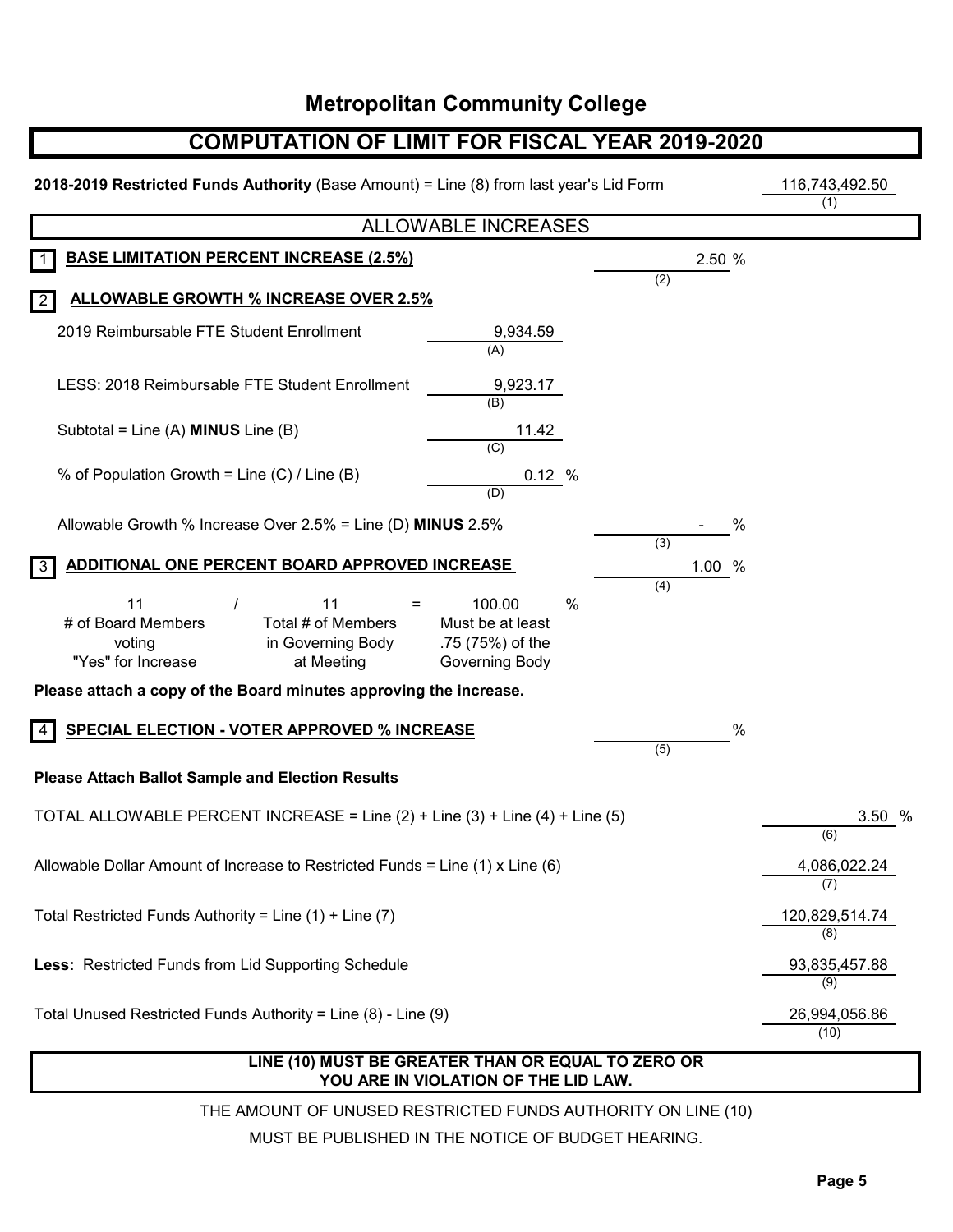# Levy Limit Form

# **Metropolitan Community College**

| <b>Total Personal and Real Property Tax Request</b>                                                                                                                                                                                                                                                                                                                                                                                                                                                                                                                           |                | \$  | 68,019,063.88            |
|-------------------------------------------------------------------------------------------------------------------------------------------------------------------------------------------------------------------------------------------------------------------------------------------------------------------------------------------------------------------------------------------------------------------------------------------------------------------------------------------------------------------------------------------------------------------------------|----------------|-----|--------------------------|
| Less Personal and Real Property Tax Request for:                                                                                                                                                                                                                                                                                                                                                                                                                                                                                                                              |                |     | (1)                      |
| Judgments (not paid by liability insurance coverage)                                                                                                                                                                                                                                                                                                                                                                                                                                                                                                                          | (A)            |     |                          |
| Preexisting lease-purchase contracts<br>approved prior to July 1, 1998                                                                                                                                                                                                                                                                                                                                                                                                                                                                                                        | (B)            |     |                          |
| Bonded Obligations entered into prior to January 1 1997<br>or Public Facilities Construction bonds                                                                                                                                                                                                                                                                                                                                                                                                                                                                            | $\overline{C}$ |     |                          |
| Accessibility Barrier/Abatement Hazard Funds                                                                                                                                                                                                                                                                                                                                                                                                                                                                                                                                  | (D)            |     |                          |
| <b>Total Exclusions</b>                                                                                                                                                                                                                                                                                                                                                                                                                                                                                                                                                       |                | \$  | (2)                      |
| Personal and Real Property Tax Request subject to Levy Limit                                                                                                                                                                                                                                                                                                                                                                                                                                                                                                                  |                | \$  | 68,019,063.88<br>(3)     |
| 2019 Valuation (Per the County Assessor)                                                                                                                                                                                                                                                                                                                                                                                                                                                                                                                                      |                | -\$ | 71,599,015,327.00<br>(4) |
| Total Levy for Levy Limit Compliance (Shall Not Exceed 11.25 Cents)<br>[Line (3) Divided By Line (4) Times 100]                                                                                                                                                                                                                                                                                                                                                                                                                                                               |                |     | 0.095000<br>(5)          |
| Capital Improvements/Bond Sinking Funds                                                                                                                                                                                                                                                                                                                                                                                                                                                                                                                                       | 14,319,803.03  |     |                          |
| Calculated Capital Improvements/Bond Sinking Funds Levy (Shall Not Exceed 2 Cents)<br>[Line (E) Divided By Line (4) Times 100]                                                                                                                                                                                                                                                                                                                                                                                                                                                |                |     | 0.020000<br>(6)          |
| <b>Calculated General Fund Levy</b><br>[Line $(5)$ minus Line $(6)$ ]                                                                                                                                                                                                                                                                                                                                                                                                                                                                                                         |                |     | 0.075000<br>(7)          |
| Calculated Accessibility Barrier/Abatement Hazard Funds Levy<br>[Line (D) Divided By Line (4) Times 100]<br>(Shall Not Exceed 3/4 of one cent)                                                                                                                                                                                                                                                                                                                                                                                                                                |                |     | 0.000000<br>(8)          |
| Levy Limits established by State Statute Section 85-1517 & 77-3442:<br>Note:<br>Community College - Calculated pursuant to the Community College Foundation and<br>Equalization Aid Act (State Statute 85-1517) . - 11.25 Cents Includes up to<br>2 Cents for Capital Improvements/Bond Sinking Funds.<br>PLUS Accessibility Barrier/Abatement Hazard Funds as defined in State Statute 79-10,110<br>as allowed by State Statute 85-1517. Shall not exceed .75 Cents.<br><b>PLUS</b> Public Facilities Construction and Finance Act bonds as defined in State Statute 72-2308 |                |     |                          |

## **Attach supporting documentation if a vote was held to exceed the levy limit.**